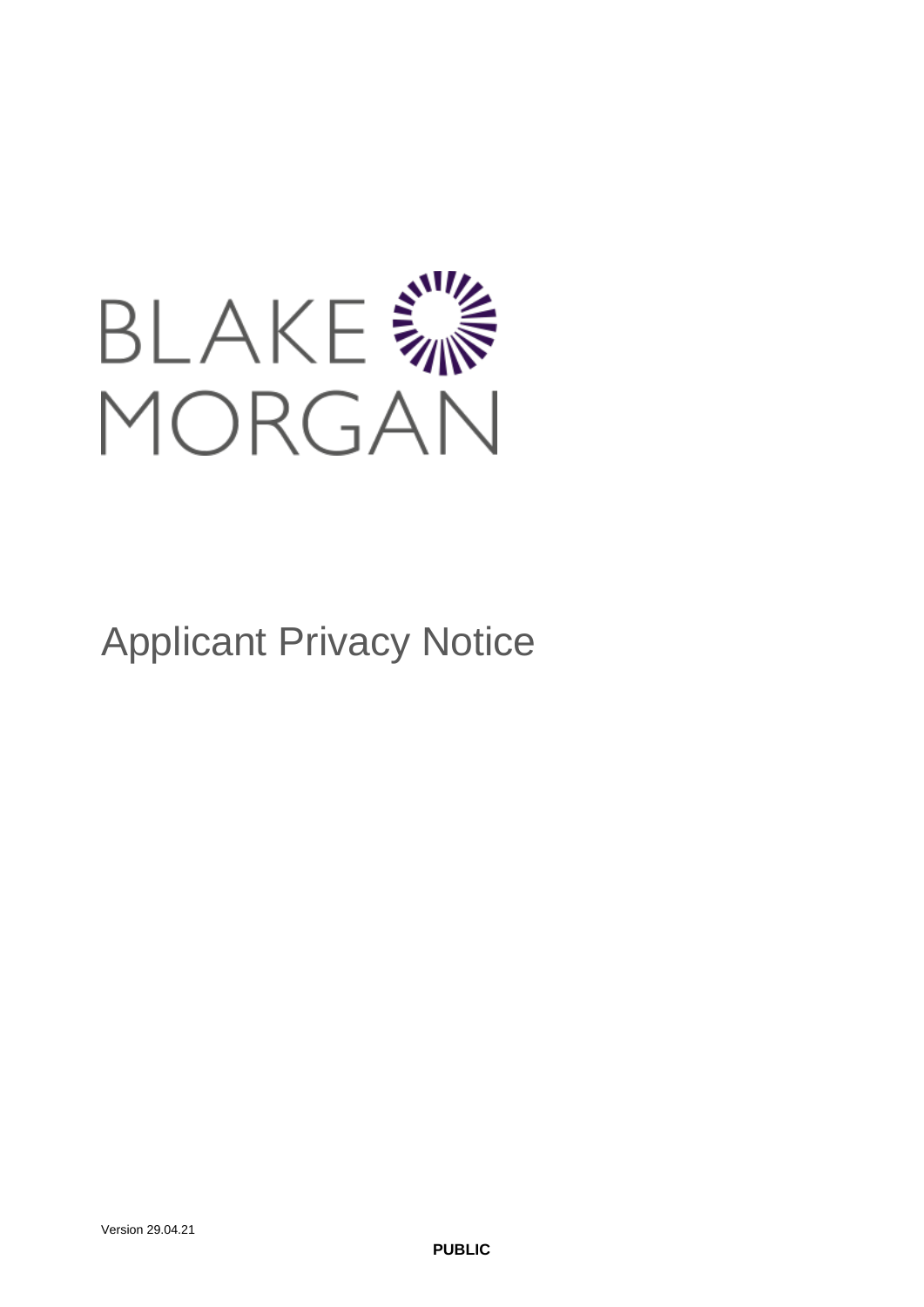

# **1 INTRODUCTION**

- 1.1 In this Privacy Notice, Blake Morgan means collectively Blake Morgan LLP, Blake Morgan Group LLP and Blake Lapthorn, each of New Kings Court, Tollgate, Chandler's Ford, Eastleigh, Hampshire, SO53 3LG .
- 1.2 This Privacy Notice sets out information on how and why Blake Morgan ("**we**") process personal information about the people who apply to work for us ("**you**") and your rights in relation to that information. Under data protection laws we are usually the "data controller" of personal information held about those who apply to work for us (although there may also be other organisations, such as recruitment agencies, which will be "data processors" of your personal information).
- 1.3 This Privacy Notice applies to everyone who applies to work for us regardless of whether they are looking to be engaged as partners, employees, workers, contractors or agency staff, and whether they are permanent or temporary staff, whether or full or part time. However, we are likely to process different and much more detailed information about prospective employees and workers than we will do about prospective contractors or temporary agency staff due to the different nature of our relationship with them in law.
- 1.4 This notice is designed to inform you about certain information. It does not indicate any intention to create legal relations or form part of any contract.

# <span id="page-1-0"></span>**2 DATA PROTECTION PRINCIPLES**

- 2.1 There are 6 key principles under data protection laws which govern how we must deal with your personal information. We must:
	- hold and use it lawfully, fairly and in a transparent way
	- only use it for specific and lawful purposes that have been explained to you
	- make sure that it is adequate, relevant and limited to what is necessary for those purposes
	- make sure that it is accurate and up to date
	- make sure that we only keep it for as long as is necessary for those purposes
	- make sure that it is kept securely

# <span id="page-1-1"></span>**3 WHAT INFORMATION DO WE COLLECT ABOUT YOU?**

- 3.1 The personal information about you which we expect to collect, hold and use ("process") is likely to include the following. This list is not exhaustive but is intended to give you a clear idea of your personal information which we process:
	- 3.1.1 date of birth (where you have chosen to provide this information);
	- **3.1.2 your name, title, address, personal telephone numbers and personal email address;**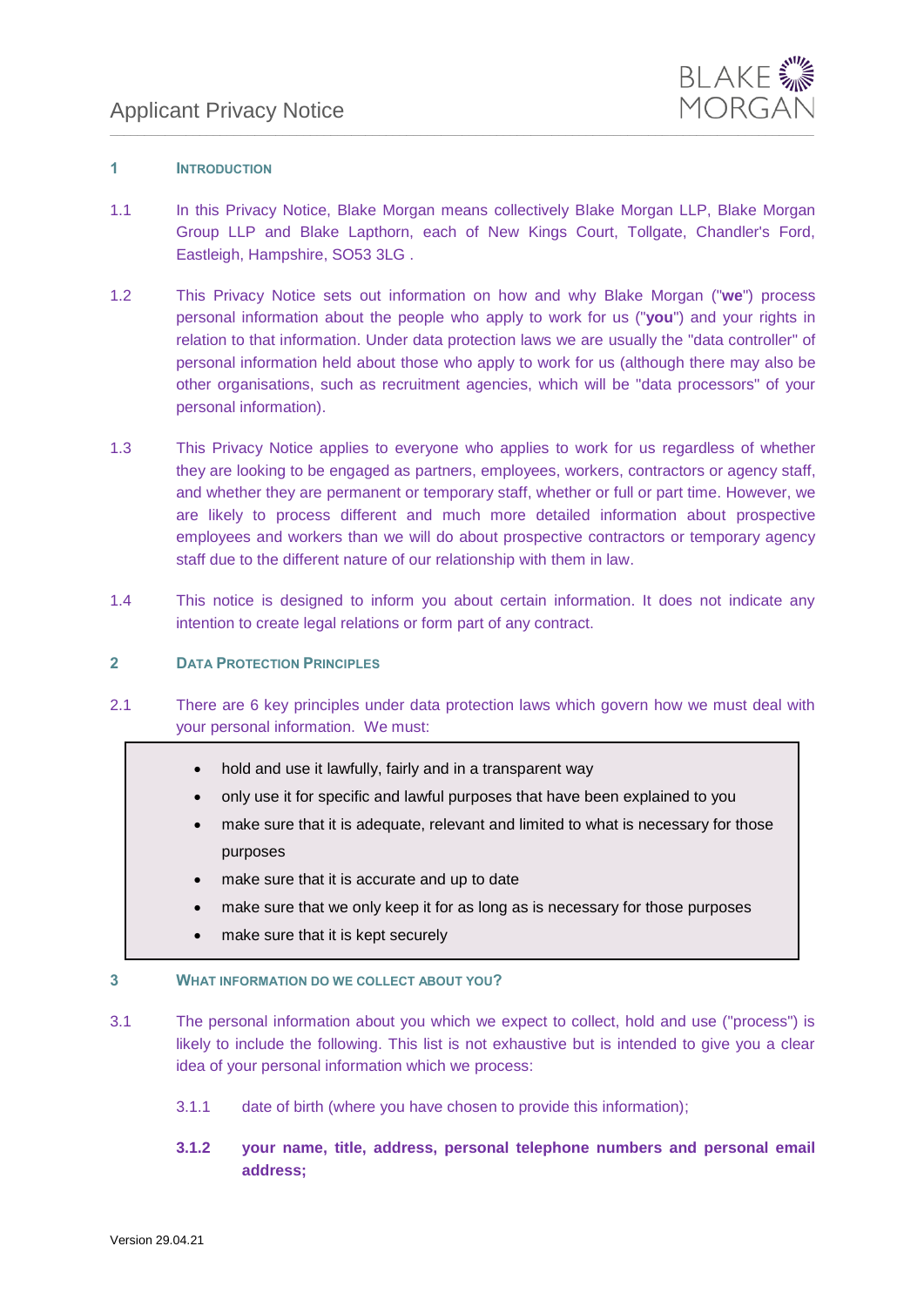

- 3.1.3 your gender;
- 3.1.4 your login and password details related to our online application process;
- 3.1.5 your current work contact details including telephone numbers, and email addresses;
- **3.1.6 your social networking profiles and/or internet profiles whether professional or personal but only to the extent that they may be relevant for recruiting you to the job(s) in question;**
- 3.1.7 contact details of your current and/or former employers;
- 3.1.8 education records, training records and records of qualifications and achievements;
- 3.1.9 job title and job duties with your current and/or former employers, including any other work you intend to continue with if you accepted work with us;
- 3.1.10 details of your salary and reward package and notice period with current and/or former employers;
- 3.1.11 reason for leaving previous employment(s);
- 3.1.12 whether you have previously applied for a position or worked for us or any of our group organisations before, or whether you have any link with the Firm;
- 3.1.13 contact details, occupation and position of your referees;
- 3.1.14 information gathered from reference requests this could include information about the capacity in which the referee knows you; how long they have known you; length of service; **absence (including sickness absence)**; any disciplinary investigations and proceedings, whether or not any disciplinary action was taken; details of any grievance investigations or complaints raised by you, or by a third party about you, whether or not any action was taken; your performance, attitude and personality;
- **3.1.15 your nationality and copies of your passport, identity card, and/or any certificates or documents proving your right to work in the UK, in compliance with right to work checks;**
- **3.1.16 information on any unspent criminal convictions. We will only collect information about criminal convictions or alleged commission of offences if it is appropriate given the nature of the role and where we are legally able to do so;**
- 3.1.17 national insurance information;
- **3.1.18 further information you provide such as hobbies, interests outside work and achievements;**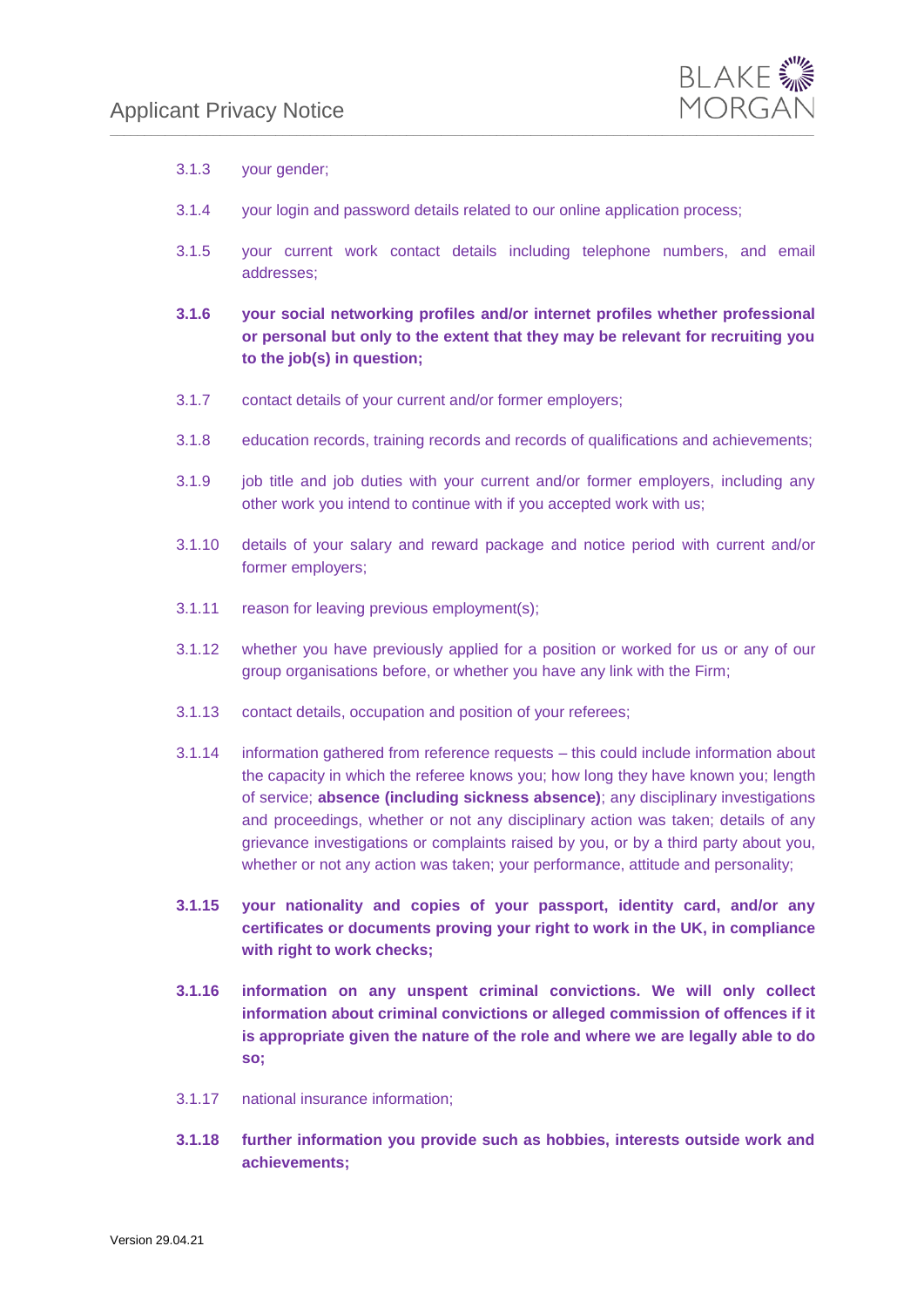

- **3.1.19 information on any disability and/or reasonable adjustments that would be required to enable you to attend an interview;**
- **3.1.20 monitoring on diversity (including, for example, age, race/ethnicity, religion, whether you have a disability, sexual orientation, gender identity and marital status);**
- 3.1.21 details of your car insurance;
- 3.1.22 practising certificate or similar regulatory documents; and
- 3.1.23 psychometric testing.
- 3.2 The information marked in bold is or could include "**special categories**" of personal information. Under data protection laws, "special categories" of personal information (previously known as sensitive personal data) includes information revealing racial or ethnic origin, political opinions, religious or philosophical beliefs, trade union membership, genetic information, biometric information for uniquely identifying a person, information concerning health and information concerning a person's sex life or sexual orientation. Information concerning criminal convictions or the alleged commission of criminal offences as well as details of related legal proceedings is placed in a similar category. This information is particularly sensitive and we will therefore only process this information where absolutely necessary: we will ensure it is only seen by those who have to see it and will keep it secure. By law we are required to have a policy document outlining how we protect such information and how long the information is held for. Our policy document on this information will be reviewed from time to time.
- 3.3 Please note that the provision of information for us to monitor diversity is voluntary. It will be anonymised as far as possible, or where that is not possible, it may be pseudonymised (where we put in place safeguards making it hard to identify to whom the information relates) and you have the right to tell us that you no longer wish us to process certain types of information about you for the purpose of monitoring diversity.
- **4 HOW LONG WILL WE PROCESS YOUR PERSONAL INFORMATION?**
- 4.1 If you are successful in your application to work for us, we will process this information for the duration of our work relationship. When your work relationship with us begins, we will issue you with a Staff Privacy Notice detailing how we will process your data during our work relationship with you and after it ends.
- 4.2 If you are unsuccessful in your application to work for us or you choose not to accept the offer of a work contract with us (if applicable), we will retain your personal data for a period of 12 months or such other period as may be required under our legal obligations, subject to the caveat that all emails are stored in our email archiving system for a period of up to 7 years from the date of being sent or received.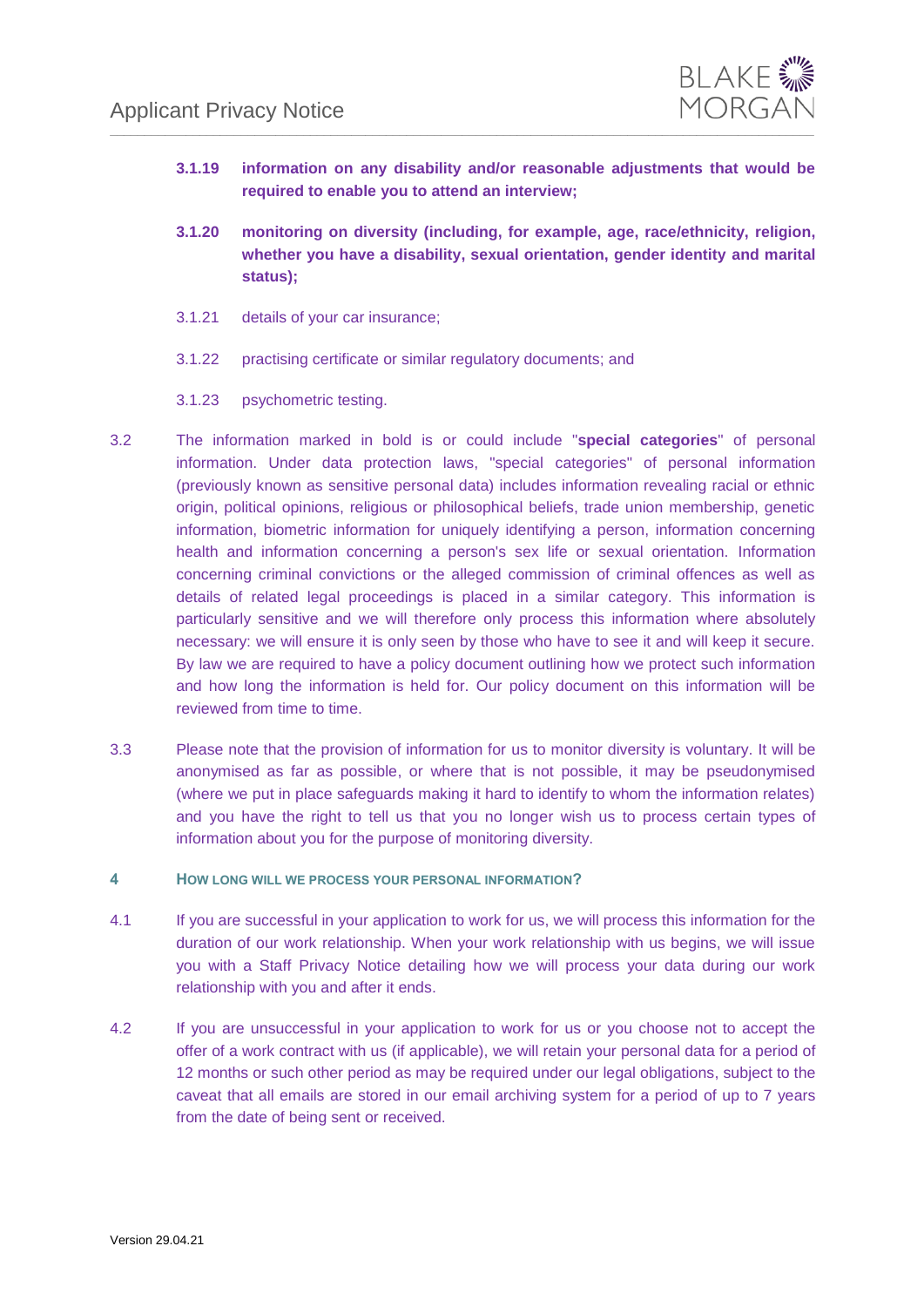

#### <span id="page-4-0"></span>**5 WHO IS COLLECTING IT AND WHO WILL IT BE SHARED WITH?**

- 5.1 Mostly, we will be collecting the information about you but we do use the services of Sterling Talent Solutions to carry out background checks on all potential new staff once you have accepted an offer of employment with us. You will be informed if this applies to you.
- 5.2 The personal information we expect to collect about you may be:
	- 5.2.1 provided directly to us by you such as:
		- (a) information received from you through the recruitment or procurement process (e.g. curriculum vitae, application forms and covering letters); and
		- (b) information you provide to us after that (e.g. during an interview);
	- 5.2.2 information already made public by you in some other way (e.g. in the public domain via social media); and
	- 5.2.3 information provided by a third party (e.g. by an employer giving us a reference about you or by a member of our staff, customer, client, supplier or referrer who already knows you or from a regulator such as the Law Society).
- 5.3 We use other companies for certain functions and in limited circumstances. Information about you may be collected from and provided to and used by the following organisations:
	- 5.3.1 Recruitment agencies, which provide details of your CV and other information which you have given to them;
	- 5.3.2 Our outsourced Application Tracking System;
	- 5.3.3 Our outsourced executive search consultancies.
	- 5.3.4 Our outsourced psychometric testing provider;
	- 5.3.5 Our outsourced recruitment platform provider;
	- 5.3.6 Online "job boards";
	- 5.3.7 Our associated companies including but not limited to Blake Morgan LLP, Blake Morgan Group LLP and Blake Lapthorn;
	- 5.3.8 HMRC, regulatory authorities, the SRA, the Law Society and Government Departments to comply with our legal obligations;
	- 5.3.9 Other third parties where we have a legitimate reason to share it (such as external professional advisors) and have put the necessary safeguards in place to protect your information; and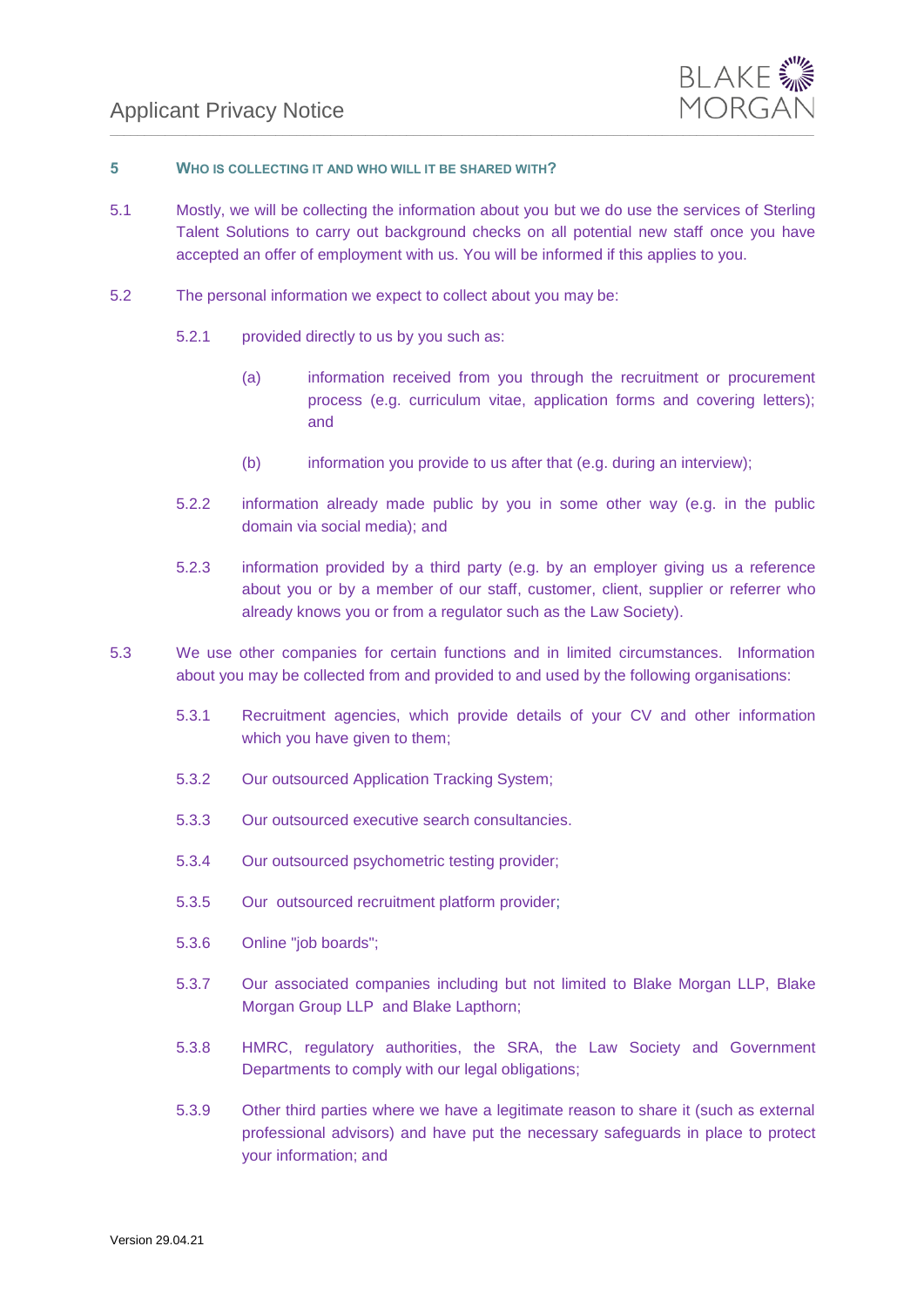

- 5.3.10 Courts and tribunals where necessary for establishing or defending legal claims;
- 5.4 We do not share your information with outside organisations other than for the purposes set out above and will not sell or provide information about you to any organisation for direct marketing purposes without your consent.
- <span id="page-5-0"></span>**6 WHY IS IT BEING COLLECTED AND HOW WILL IT BE USED?**
- 6.1 We provide this Privacy Notice to comply with the principles set out at paragraph [2](#page-1-0) above. We gather information in order to conduct due diligence on those we recruit, to ensure we engage the best person for the job, and to comply with our legal obligations and duties both to you and to regulatory authorities and government bodies. In particular this includes:
	- 6.1.1 assessing your skills, qualifications, and suitability for the role;
	- 6.1.2 carrying out background and reference checks, where applicable;
	- 6.1.3 communicating with you about the recruitment process;
	- 6.1.4 keeping records relating to our hiring processes;
	- 6.1.5 making reasonable adjustments; and
	- 6.1.6 complying with our regulatory requirements.
- 6.2 We take data protection very seriously. If you join us, we will provide you with a separate privacy notice regarding your personal data during your work contract with us, and you will also be expected to adhere to our Data Protection Policy which outlines data protection law and how we handle all personal data, including the personal data of our clients, customers, suppliers and contacts.

# <span id="page-5-1"></span>**7 ON WHAT GROUNDS DO WE PROCESS YOUR PERSONAL INFORMATION?**

- 7.1 We rely on a number of lawful reasons for processing the information set out above during the recruitment process. Some of the reasons will overlap and there may be several grounds which justify our use of your personal information. The main lawful reasons are that:
	- 7.1.1 it is necessary for us to comply with our legal obligations, for example, in relation to compliance with employment laws and regulatory requirements;
	- 7.1.2 it is necessary for our legitimate interests, which in these circumstances are to decide whether to appoint you to the role and ensure we engage the best person for the job and our business, and where necessary establish or defend legal claims; and
	- 7.1.3 it is necessary in order to take steps at your request prior to entering potentially into a contract with you.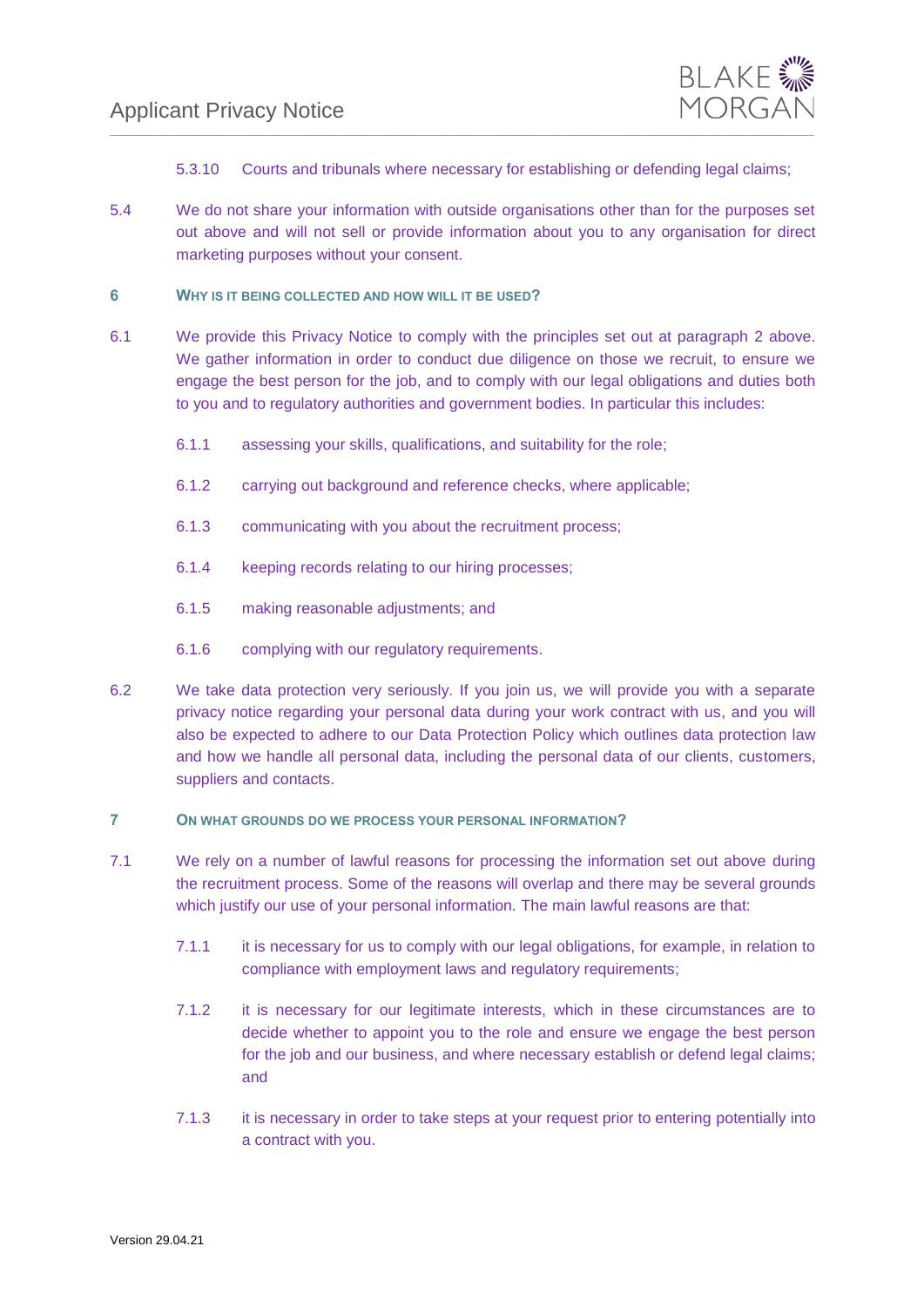

- 7.2 For "special categories" of personal information (as described above), or information which relates to criminal convictions, the commission/alleged commission of criminal offences, or criminal proceedings, there are separately specified lawful reasons which we rely on in addition to the above. We will only process this information where:
	- 7.2.1 It is necessary for our or your obligations or rights in the field of employment law or social security law;
	- 7.2.2 The personal information has been manifestly made public by you, for example it is in the public domain via social media;
	- 7.2.3 It is necessary in relation to legal claims;
	- 7.2.4 It is necessary for reasons of substantial public interest. UK law places our monitoring of diversity and equality of opportunity in this category providing certain safeguards are in place.
- 7.3 We will collect information about your criminal convictions history if we would like to offer you the role, depending on whether the position requires it (conditional on checks and any other conditions, such as references, being satisfactory). We are entitled to carry out a criminal records check in order to satisfy ourselves that there is nothing in your criminal convictions history which makes you unsuitable for the role.
- 7.4 The information we hold about you will be used for the purposes for which it is collected unless we reasonably consider that we need to use it for another reason and that reason is compatible with the original purpose. If we need to use your personal information for an unrelated purpose, we will notify you and we will explain the legal basis which allows us to do so. Please note that we may process your personal information without your knowledge or consent, in compliance with the above rules, where this is required or permitted by law.
- 7.5 We have IT protections and other procedures in place to protect the data we hold, including the personal information we receive from you. We limit access to your personal information to those who have a business need to know it and are subject to our data protection procedures.
- 7.6 Given the international nature of our work and the sophisticated delivery methods of external suppliers that we use for a variety of products and services e.g. cloud based IT products or specialist external legal resources, information that we hold about you or that you provide through third party resources is likely to be transferred outside of the UK/ EEA on a regular basis. We will ensure that where information is transferred to a country or international organisation outside of the UK / EEA, we will comply with the relevant legal rules governing such transfers and require our third party suppliers to comply with those rules also. These rules are designed to ensure that you have comparable protection of your information as would be given within the UK / EEA. If you require further information about specific transfers that may be carried out please contact the Data Protection Manager using the details set out in section 9.5.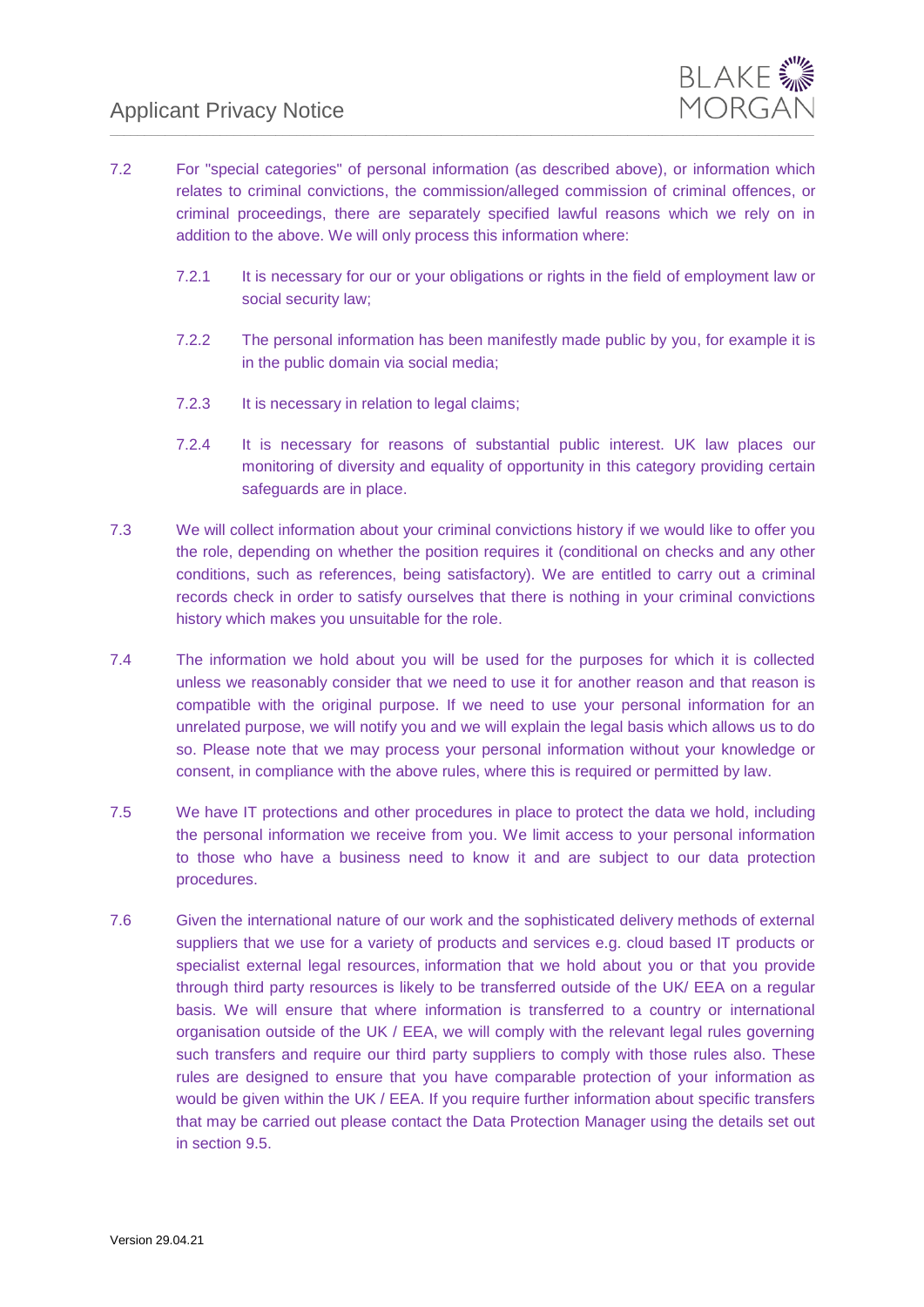

#### **8 WHAT WILL BE THE EFFECT ON YOU?**

8.1 In some cases, if you fail to provide information which is a statutory or contractual requirement, or necessary for your work relationship with us, we may be unable to offer you the work. If that is the case (for example if you fail to provide us with information we need to conduct right to work checks or criminal record checks), we will endeavour to give you adequate opportunity to provide the information.

#### **9 YOUR RIGHTS**

- 9.1 Under data protection rules, you have rights in relation to your information. You have the right to request from us access to your own personal information.
- <span id="page-7-0"></span>9.2 Additionally, you have the right to request from us:
	- 9.2.1 that any inaccurate information we hold about you is corrected;
	- 9.2.2 that information about you is deleted in certain circumstances;
	- 9.2.3 that we stop using your personal information for certain purposes; and
	- 9.2.4 that your information is provided to you or to a third party in a portable format;
- 9.3 In some cases we may not be able to comply with your request in relation to the rights listed at [9.2](#page-7-0) above, which are limited to certain defined circumstances. However, we will tell you if that is the case and explain why.
- 9.4 If you make a request, we will respond to you within one month. We will not charge you a fee for dealing with your request (unless your request is manifestly unfounded or excessive, such as where you make repeated requests).
- 9.5 We have appointed a Data Protection Manager to oversee compliance with this Privacy Notice. The Data Protection Manager's contact details are: The Data Protection Manager, Blake Morgan LLP, New Kings Court, Tollgate, Chandler's Ford, Eastleigh, Hampshire, SO53 3LG [dataprotection@blakemorgan.co.uk](mailto:dataprotection@blakemorgan.co.uk) and 023 9253 0356. If you wish to exercise any of your data rights as set out in this clause please contact the Data Protection Manager.
- 9.6 If you are unhappy with how we are using your personal information or if you wish to complain about our use of information, please contact the Data Protection Manager. If we cannot resolve your complaint, you have the right to complain to the Information Commissioner's Office, which is the statutory regulator for data protection matters. The Information Commissioner can be contacted at [https://ico.org.uk/concerns/.](https://ico.org.uk/concerns/)
- 9.7 If you have any questions about this Privacy Notice, would like any further information or wish to discuss any of the above further, please do not hesitate to contact the Data Protection Manager.